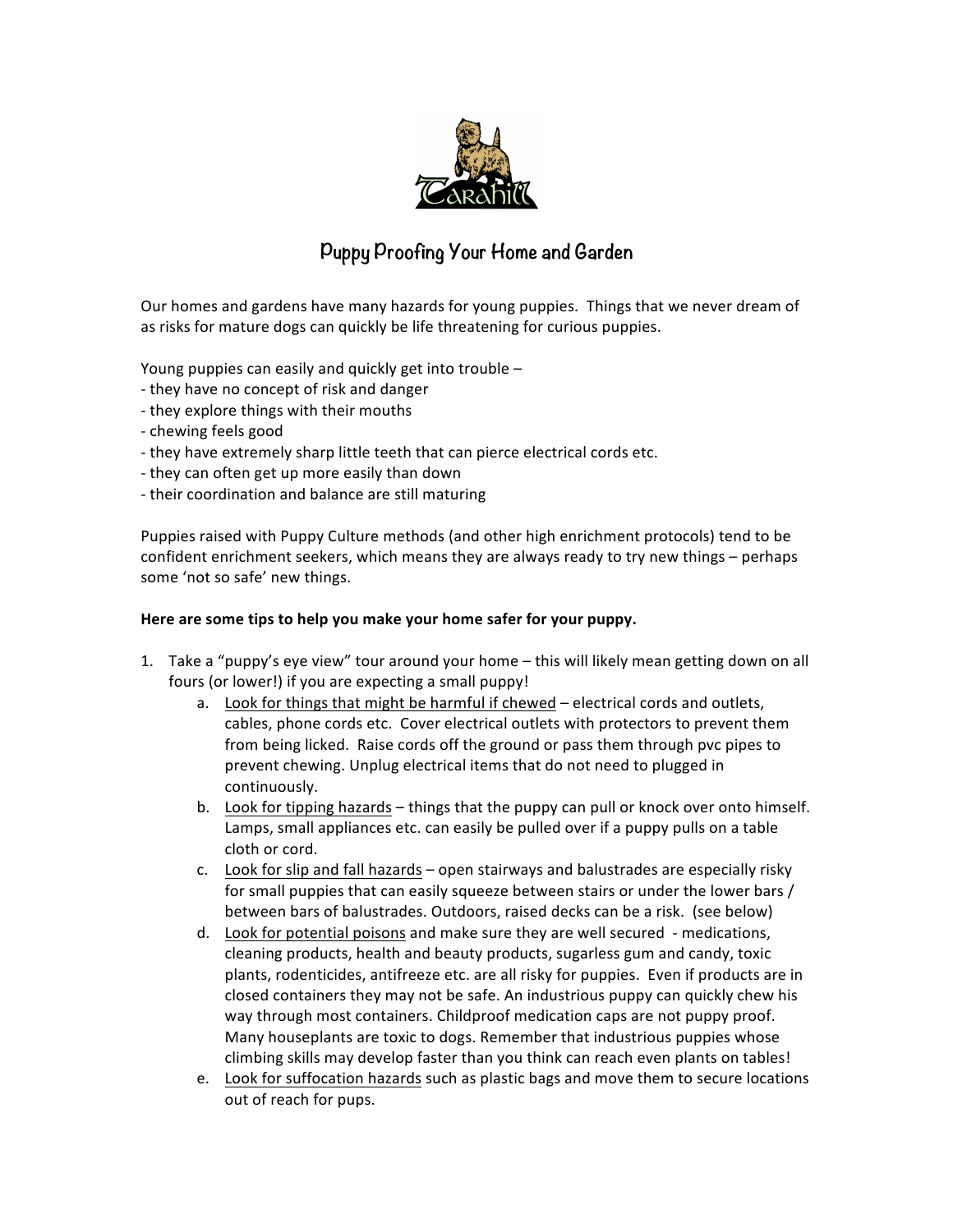- 2. Start practicing good safety habits before you bring your puppy home  $$ 
	- a. Develop a few new good habits
		- i. Always closing closet doors
		- ii. Always closing the toilet lid
		- iii. Always putting shoes behind closed doors
		- iv. Always putting purses and coats (the pockets of which contain the same hazards as many purses!) in a puppy proof location
		- v. Find new homes for any open storage containers (bins of craft supplies, yarn, toys etc.)
		- vi. Be on the lookout for small items that fall on the floor that may be choking hazards or cause bowel damage or obstructions - paper clips, hair bands, staples, sewing pins or needles, razors etc.
	- b. Keep kitchen and bathroom garbage in dog proof / tip proof containers
	- c. Keep TV and sound system remotes and all items with batteries in secure locations designate a safe place for them that puppies cannot reach.
- 3. Safety proofing stairs and balustrades
	- a. If you have open stairs, you may need to barricade the top or bottom (or both) of the stairs using baby gates / dog gates or Xpens. If the stair risers are open, this will be especially important as it is very easy for small puppies to lose footing and squirt out between the stairs! If it is necessary for pups to use the stairs, building a ramp with a non-slip surface up one side of the stairs can help. I do not recommend allowing puppies to run up and down stairs at 12 weeks as this can be hard on joints. If the pup needs to do more than three or four steps, it is recommended to carry them down. For balustrades, plastic fencing zip tied to the bars is a handy fix until puppies are too big to fall through. Also watch decks as puppies have no fear of launching themselves off the top of steps and fractured legs are common when they do this.
- 4. Confinement is your friend!
	- a. Crates and Xpens are very helpful in keeping your dog safe, especially when you cannot monitor his activity closely. If you are a way from home, a crate is likely best, provided you are not going to be away too long – the recommended maximum crate time is the puppy's age in months plus one. For longer absences, making a safe space using Xpens is a good alternative. Be aware that some dogs quickly learn to climb Xpens. Fabric covers are available, but many puppies figure out how to get out from under them. Wire Xpen covers are more secure but need to be well clipped down so that the puppy cannot get head out and then get stuck. The Courtyard Kennel version of an Xpen is more expensive but much better.
	- b. A safe room may also be an option if you have a suitable space but puppies have been known to chew baseboards!
	- c. Before you get your puppy make sure you have an appropriate sized crate and at least one Xpen or Courtyard Kennel.
	- d. You can also create inexpensive barriers with plastic lattice fencing and some hooks.
- 5. Escape proof your exterior doors and gates– puppies can move extremely quickly and dart out doors and on to busy roads before your have even realized they are out. If puppies are going to be loose in rooms that have exterior doors it is a good idea to have some kind of barrier around the door. Xpens work well for this and you can get some very nice decorative (wood) versions if wire pens do not add charm to your décor! Many yard gates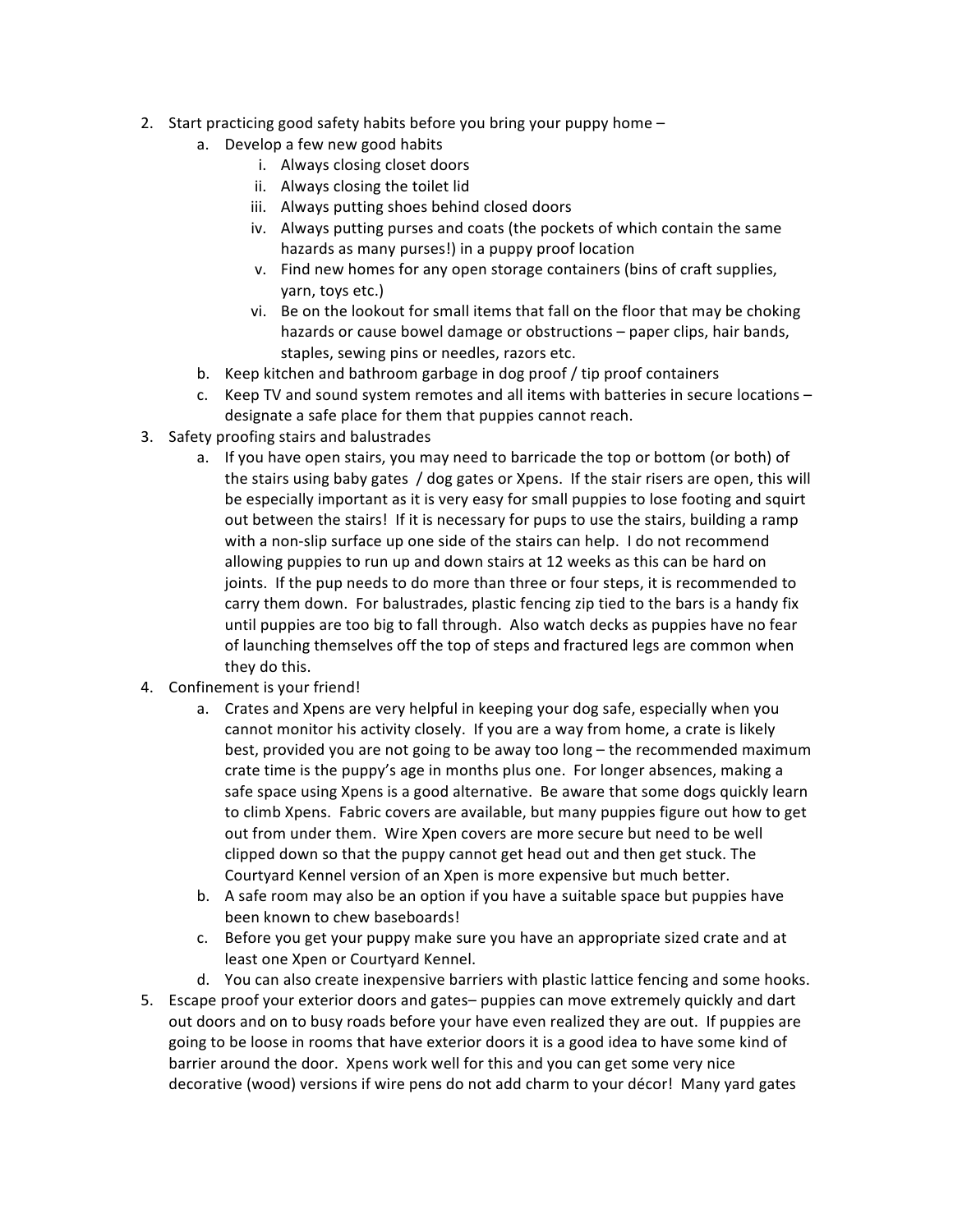are not puppy proof. Puppies can squeeze through the area between the gate and the post or under the gate.

6. Water hazards – small puppies can drown quite easily. Fishponds, garden water features and toilet bowls are all potential sites for drowning.

## What is an Xpen?



A Xpen (Exercise Pen) is a free standing pen made up of multiple panels and a gate. The pens fold for storage and open up into a variety of configurations and provide for mobile containment of your dog. Xpens can be used to create barriers or a large confinement space. I use Xpens as a second layer of security around gates outside and exterior doors when I do not want to risk puppies darting out as I try to get in and out. Xpens come in a wide variety of formats. Courtyard Kennels are

heavier (and more expensive) versions that are more secure and solid. Wooden Xpens and barriers are available as well – but are more likely to be chewed and I find that some have gates that easily pop open.

My 'go to' for confinement is a heavy-duty wire pen (Courtyard Kennel). X pens are  $OK - but if$ you are prepared to spend a little more money I recommend upgrading to a "Courtyard Kennel" type of pen. Here is the one I recommend (on sale on Amazon right now).

(https://www.amazon.ca/Precision-38-Inch-Courtyard-Kennel-

Crackle/dp/B00176II1Y/ref=asc\_df\_B00176II1Y/?tag=googleshopc0c-

20&linkCode=df0&hvadid=292924513641&hvpos=1o1&hvnetw=g&hvrand=7547622050672883 801&hvpone=&hvptwo=&hvqmt=&hvdev=c&hvdvcmdl=&hvlocint=&hvlocphy=9001314&hvtarg id=pla-355511970185&psc=1) I recommend getting the 38" high panels. The advantages of this type of pen are:

- **Durability** this will last much longer than an Xpen, is less prone to rusting and does not become easily bent like X pens. Courtyard kennels are very sturdy.
- **Flexibility** it comes in three-foot wide panels you can use as many or few panels as you want to create the configuration that works for you. It comes with two sets of rods: short ones for using on solid surfaces, and long ones for driving into the ground in case you want to use it outdoors and secure it in place. The long rods also work great to pop a roll of paper towels on to keep them handy but out of the way of puppy curiosity and teeth.
- **Harder to climb out of than an X pen** I popped Breezie in an Xpen last night when I took her to class and she had climbed out before I took three steps away. The cross bars on the courtyard kennel panels are farther apart than on the Xpen panels so it is a lot more work for them to climb up and over.

A few special mentions:

**Xylitol** is a common cause of poisoning for dogs and is found in many food products as well as health and beauty products. Sugarless gum contains Xylitol and has been a common source of xylitol poisoning for dogs. Sugarless products like peanut butter are often sweetened with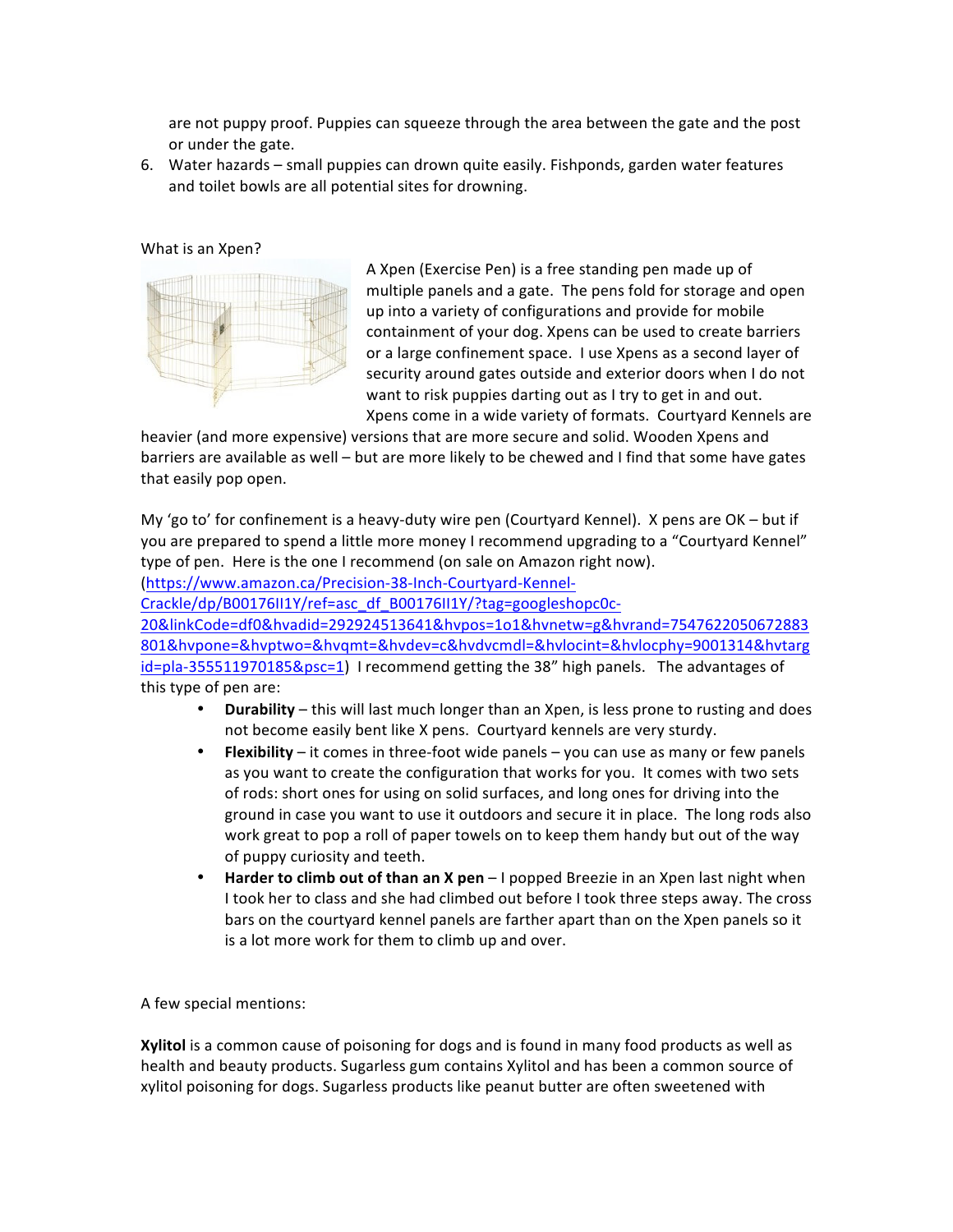xylitol. For a list of xylitol containing products https://www.preventivevet.com/xylitol-productstoxic-for-dogs

**Chocolate** is one of the most common poisonings in dogs. Dogs love the sweetness of chocolate and are able to detect it easily by smell. Any chocolate in the home should be kept on in dog proof containers / on high shelves that the dog cannot reach. Poisoning can occur quickly such as when bringing in groceries and leaving a bag by the door while going back to the care for others, or when someone leaves a chocolate bar in a purse or pocket. The darker the chocolate, the higher the risk of serious toxicity but even milk chocolate can be a problem if enough is ingested.

**Potato chip and popcorn bags** have recently become identified an important cause of suffocation deaths as dogs stick their heads into the bag to get at the last pieces of food. Never let your dog play with empty popcorn or chip bags or any similar products and when discarding them, be sure they are in a secure bin. This can also apply to dog treat bags.

**Medications** are one of the most common sources of poisonings for dogs.

**Essential oils / Aromatherapy products** are increasingly being identified as causes of toxicity in dogs even when used as intended. As these products increase in popularity we are learning more about their risks. Some are thought to be safe but we are still learning about these. Essential oils have many biologically active components so should be used with great caution especially around young puppies and if used, should not be used on a continuous basis and should be located as far as possible from where puppy is housed.

## **In the Garden**

Many **plants** are toxic to dogs so take a garden tour to review what you have. Here is a link to a good resources on toxic plants: https://petcentral.chewy.com/complete-guideto-poisonous-plants-for-dogs/. You may want to relocated toxic plants to areas of the garden you can protect from canine access, or remove toxic plants altogether.

In addition to plants – some forms of **mulch** may be toxic to dogs. Cocao mulch in particular must be avoided as it contains theobromine and smells faintly of chocolate and is very appealing to dogs. Even non-toxic mulch can also be a hazard if dogs ingest large, non-digestible pieces that may cause obstruction.

**Fertilizers** contain nitrogen, phosphorous and potassium in concentrations that if ingested may cause gastric irritation. Direct contact to pads can also be irritating. Organic fertilizers such as bone meal, fishmeal etc. are highly appealing to dogs and ingestion can cause gastric irritation. Some products have a tendency to clump in the gut and form concretions that may cause bowel obstruction.

**Insecticides / pesticides / rodenticides / slug bait:** many of these products act as simple irritants to dogs resulting in GI upset. Others may be highly lethal. It is best to